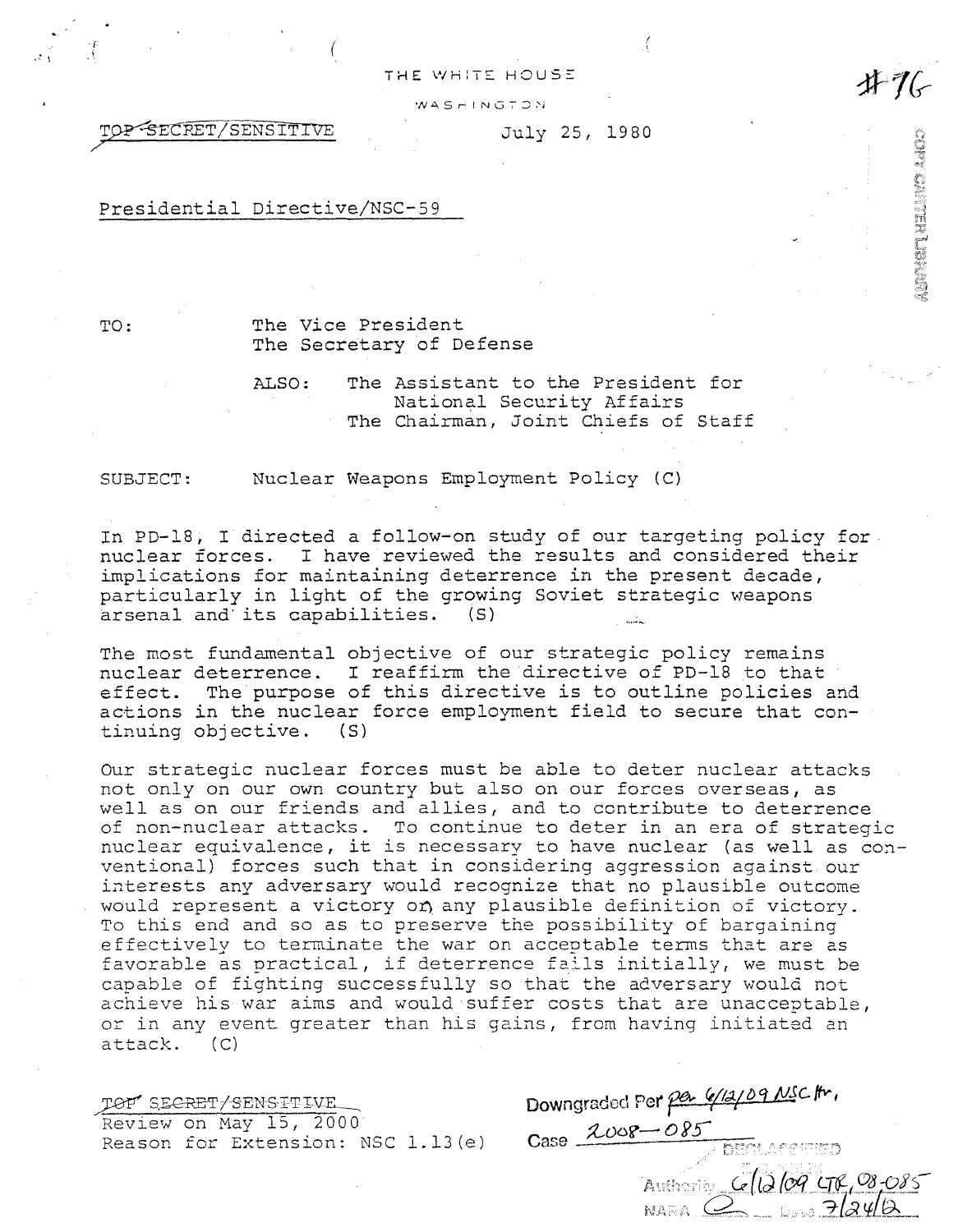SECRET/SENSITIVE

...

,C.

The employment of nuclear forces must be effectively related to operations of our general purpose forces. Our doctrines for the use of forces in nuclear conflict must insure that we can pursue specific policy objectives selected by the National Command Authorities at policy objectives selected by the National Command Authorities at<br>that time, from general guidelines established in advance. (S)

2

These requirements form the broad outline of our evolving counter~ vailing strategy. To meet these requirements, improvements should be made to our forces, their supporting C3 and intelligence, and their employment plans and planning apparatus, to achieve a high degree of flexibility, enduring survivability, and adequate performance in the face of enemy actions. The following principles and goals should quide your efforts in making these improvements. (S) guide your efforts in making these improvements.

Pre-planned options. The Single Integrated Operational Plan will pro- $\degree$ vide pre-planned targeting for strikes against the Soviet Union, its allies and its forces. It should provide for retaliatory strikes that will be effective, even if the Soviets attack first, without warning, and in a manner designed to reduce our capability as much as possible. It will be developed with flexible sub-options that will permit, to the extent that survival of C3 allows, sequential selection of attacks from among a full range of military targets, indistrial targets providing immediate military support, and political control targets, while retaining a survivable and enduring capability that is sufficient to attack a broader set of urban and industrial targets.  $\sqrt{1}n$  addition, to the maximum extent possible, pre-planned options will be provided for selection in response to specific, lesser contingencies (including attacks on Cuba, SRV and North Korea as appropriate).

While it will remain our policy not to rely on launching nuclear weapons on warning that an attack has begun, appropriate pre-planning, especially for ICBMs that are vulnerable to a preemptive attack, will be undertaken to provide the President the option of so launching. (TS)

Flexibility. In addition to pre-planned options we need an ability to design nuclear employment plans on short notice in response to the latest and changing circumstances. This capability must be comprehensive enough to allow rapid construction of plans that integrate strategic force employment with theater nuclear force employment and general purpose force employment for achieving theater campaign objectives and other national objectives \vhen pre-planned response options are not judged suitable in the circumstances. (S)

To assure that we can design such plans, our goal should be to have the following capabilities on a continuing basis in peacetime, during crises, and during protracted conflict:

-- Staff capabilities, within all unified and specified commands which have nuclear forces, to develop operational plans on short notice and based on the latest intelligence.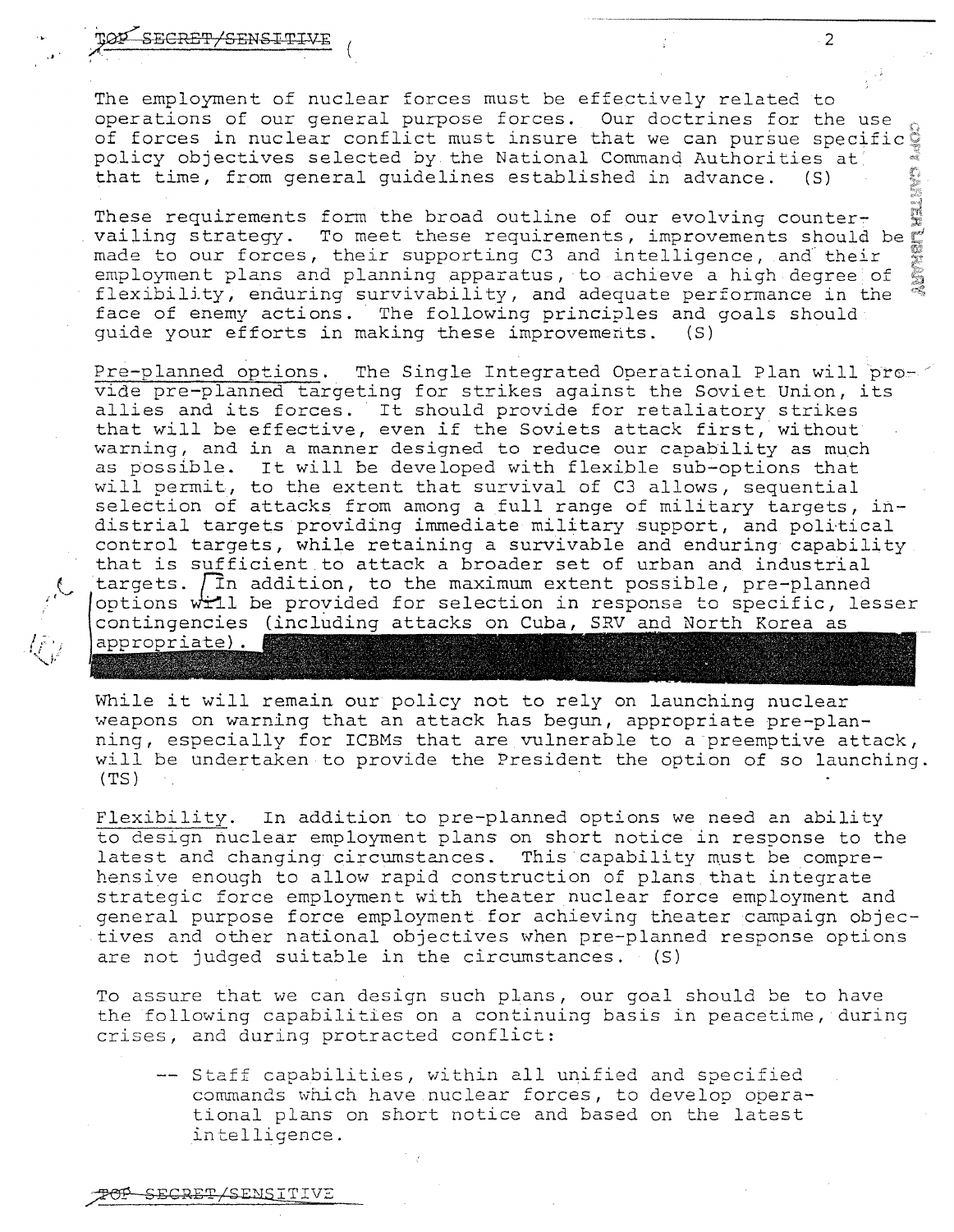TOP SECRET/SENSITIVE

 $I_{\rm c}$  and the contract of the contract of the contract of the contract of the contract of the contract of the contract of the contract of the contract of the contract of the contract of the contract of the contract of

- -- Staff capabilities at the seat of Government to support the NCA for coordinating and integrating the nuclear force employment for all commands.
- -- Intelligence and target development capabilities which permit damage assessment and acquisition of a broad range of targets, fixed and mobile, on a timely basis<br>for military operations. (S) for military operations.

Reserve Forces. Pre-planned options should be capable of execution while leaving a substantial force in secure reserve and capable of being withheld for possible subsequent use. The forces designated for the reserve should be the most survivable and enduring strategic systems consistent with the need for a flexible and varied reserve force capable of being effectively employed against a wide target spectrum and withheld if necessary for a prolonged period. The secure reserve force will be increased over the next two years to support a<br>more flexible execution of our countervailing strategy. This will be more flexible execution of our countervailing strategy. done according to the Secretary of Defense's guidance. (TS)

Targeting categories. Overall targeting planning appropriate to implement a countervailing strategy will result in a capability to choose to put the major weight of the initial response on military and control targets. Military targets must be selected for the purpose of destroying enemy forces or their ability to carry out military operations. Strategic and theater nuclear forces should to the extent feasible be used in combination with, and in support of, general purpose forces to achieve that objective. (S) to achieve that objective.

More specifically, the following categories of military targets, with appropriate sub-options for different theaters, should be covered in planning:

- -- strategic and theater nuclear forces, including nuclear weapons storage;
- -- military command, control, communications, and intelligence capabilities;
- -- all other military forces, stationary and mobile;
- -- industrial facilities which provide immediate support to military operations during wartime. (TS)

In addition, pre-planned options, capable of relatively prolonged withhold or of prompt execution, should be provided for attacks on the political control system and on general industrial capacity. (TS)

There must be extensive and effective coverage in the pre-planned options of all categories. Methods of attack on particular targets should be chosen to limit collateral damage to urban areas, general **ABOUT HELMO ACCO**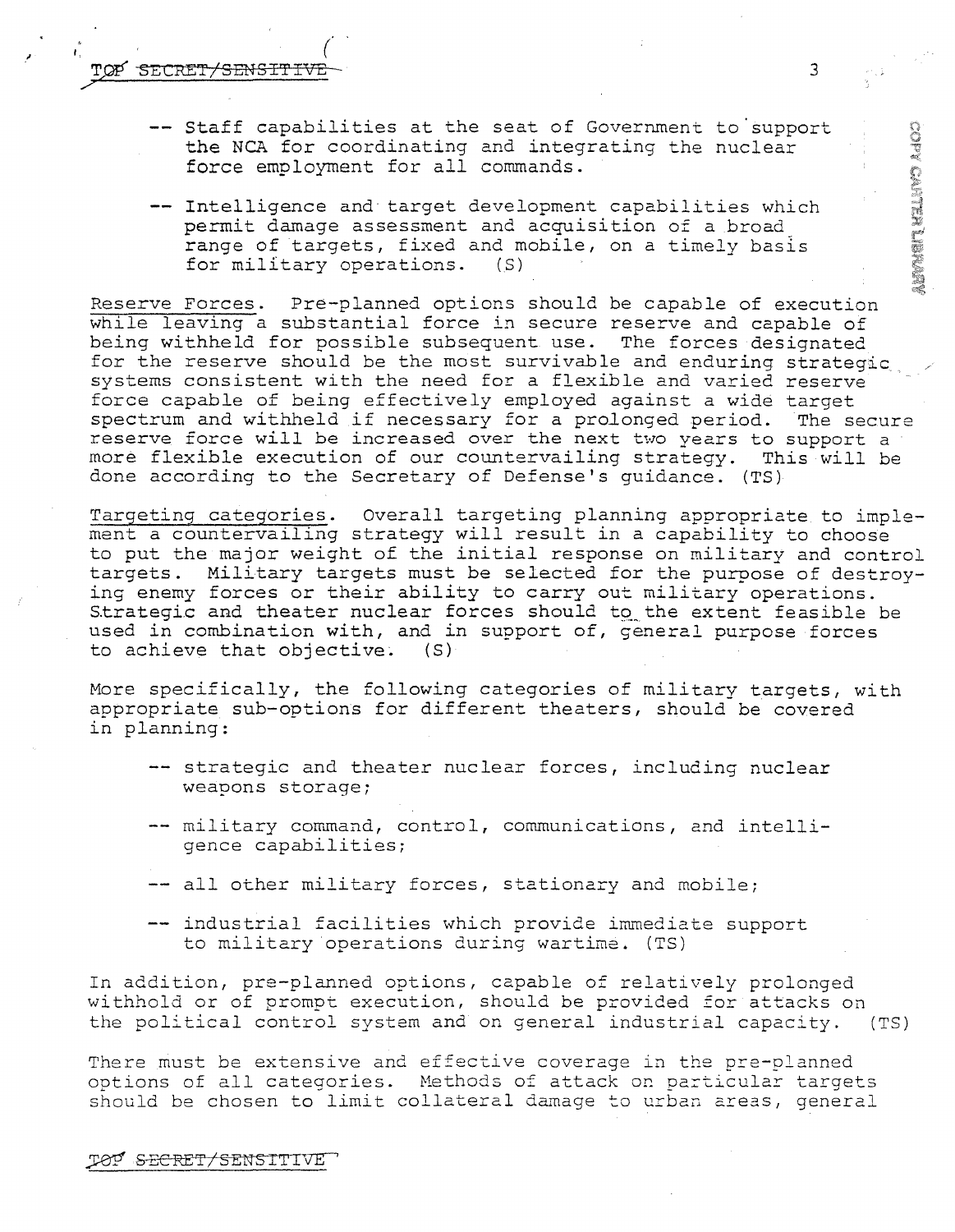## l'OP'SECRET/SENSITIVE 4

/

industry and population targets outside these categories, consistent with effectively covering the objective target, and, where appropriate, overall plans should include the option of withholds to limit such collateral damage. (TS) such collateral damage.

 $I_{\rm in}$  , and the set of the set of the set of the set of the set of the set of the set of the set of the set of the set of the set of the set of the set of the set of the set of the set of the set of the set of the set

Command, Control and Communications, and Intelligence. Flexibility in contingency planning and in operations will be highly dependent on our  $C^{3}I$  capabilities, including their ability to acquire targets, assess damage, and survive attack. Strategic stability in an era of essential equivalence depends as much on survivability, endurance and reconstitutability of  $C^3I$  capabilities as it does on the size and character of strategic arsenals.  $(C)$ and character of strategic arsenals.

PD/NSC-53 directs that our  $C<sup>3</sup>I$  programs and our guidance to telecommunications common carriers support the development and maintenance of such capabilities. In addition, PD/NSC-41 directs that we seek greater continuity of government should deterrence fail. Implementation of PD/NSC-53 and PD/NSC-41 must be pursued in parallel with that of this employment directive. (C)

The relationship of acquisition policy to employment policy. Our acquisition programs must be evaluated in terms of their support for the employment policy ordered by this directive. The required flexibility, survivability, endurance, and target destruction capability must be taken into account in developing programs for acquiring nuclear weapons systems, and their supporting  $C^{3}$  systems, needed to support our countervailing strategy. (S)

Implementation. As new targeting capabilities are developed, and as our operational staffing support change to meet the foregoing directives, they must be reviewed and tested to validate their feasibility and soundness. For that purpose:

- At least two exercises involving the National Command Authorities should be conducted each year to evaluate our capabilities and our employment doctrines.
- -- Continued study and analysis of means to improve and refine our countervailing strategy of general conflict should be conducted by the Department of Defense.
- -- The results of these exercises, studies and analysis will provide the bases for modification and any further development of employment and acquisition policy.

A report will be rendered to the President at least annually on our employment plans, including, but not limited to, on the size and capability of the ·reserve forces, the degree of flexibility available,

**ADIONAL MELLION ACCO**